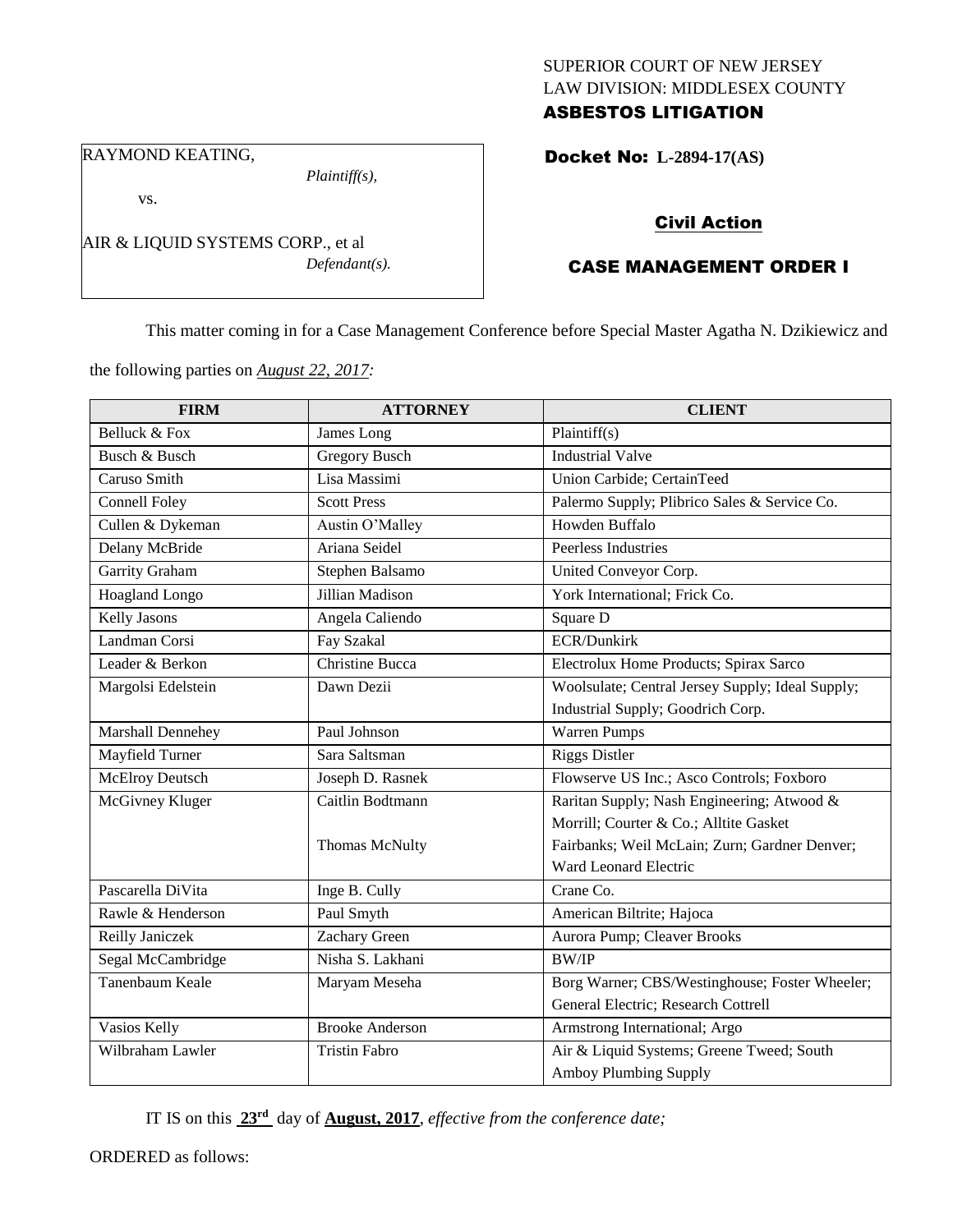Counsel receiving this Order through computerized electronic medium (E-Mail) shall be deemed by the court to have received a copy of the filed original court document. Any document served pursuant to this Order shall be deemed to be served by mail pursuant to *R*.1:5-2.

Defense counsel shall notify plaintiff's counsel within thirty (30) days of the date of this Order if their client was incorrectly named in the Complaint. Counsel may be barred from raising this defense at a later time for failure to comply.

## **DISCOVERY**

| September 8, 2017  | Defendants shall serve answers to standard interrogatories by this date.                                                                                                                                    |
|--------------------|-------------------------------------------------------------------------------------------------------------------------------------------------------------------------------------------------------------|
| September 15, 2017 | Plaintiff shall propound supplemental interrogatories and document requests by this date.                                                                                                                   |
| October 16, 2017   | Defendants shall serve answers to supplemental interrogatories and document requests by this<br>date.                                                                                                       |
| September 15, 2017 | Defendants shall propound supplemental interrogatories and document requests by this date.                                                                                                                  |
| October 16, 2017   | Plaintiff shall serve answers to supplemental interrogatories and document requests by this<br>date.                                                                                                        |
| November 30, 2017  | Fact discovery, including depositions, shall be completed by this date. Plaintiff's counsel shall<br>contact the Special Master within one week of this deadline if all fact discovery is not<br>completed. |
| November 30, 2017  | Depositions of corporate representatives shall be completed by this date.                                                                                                                                   |

## **EARLY SETTLEMENT**

December 8, 2017 Settlement demands shall be served on all counsel and the Special Master by this date.

## **SUMMARY JUDGMENT MOTION PRACTICE**

- December 15, 2017 Plaintiff's counsel shall advise, in writing, of intent not to oppose motions by this date.
- January 5, 2018 Summary judgment motions shall be filed no later than this date.
- February 2, 2018 Last return date for summary judgment motions.

#### **MEDICAL DEFENSE**

- January 12, 2018 Plaintiff shall serve medical expert reports by this date.
- January 12, 2018 Upon request by defense counsel, plaintiff is to arrange for the transfer of pathology specimens and x-rays, if any, by this date.
- March 2, 2018 Defendants shall identify its medical experts and serve medical reports, if any, by this date. In addition, defendants shall notify plaintiff's counsel (as well as all counsel of record) of a joinder in an expert medical defense by this date.

 $\_$  ,  $\_$  ,  $\_$  ,  $\_$  ,  $\_$  ,  $\_$  ,  $\_$  ,  $\_$  ,  $\_$  ,  $\_$  ,  $\_$  ,  $\_$  ,  $\_$  ,  $\_$  ,  $\_$  ,  $\_$  ,  $\_$  ,  $\_$  ,  $\_$  ,  $\_$  ,  $\_$  ,  $\_$  ,  $\_$  ,  $\_$  ,  $\_$  ,  $\_$  ,  $\_$  ,  $\_$  ,  $\_$  ,  $\_$  ,  $\_$  ,  $\_$  ,  $\_$  ,  $\_$  ,  $\_$  ,  $\_$  ,  $\_$  ,